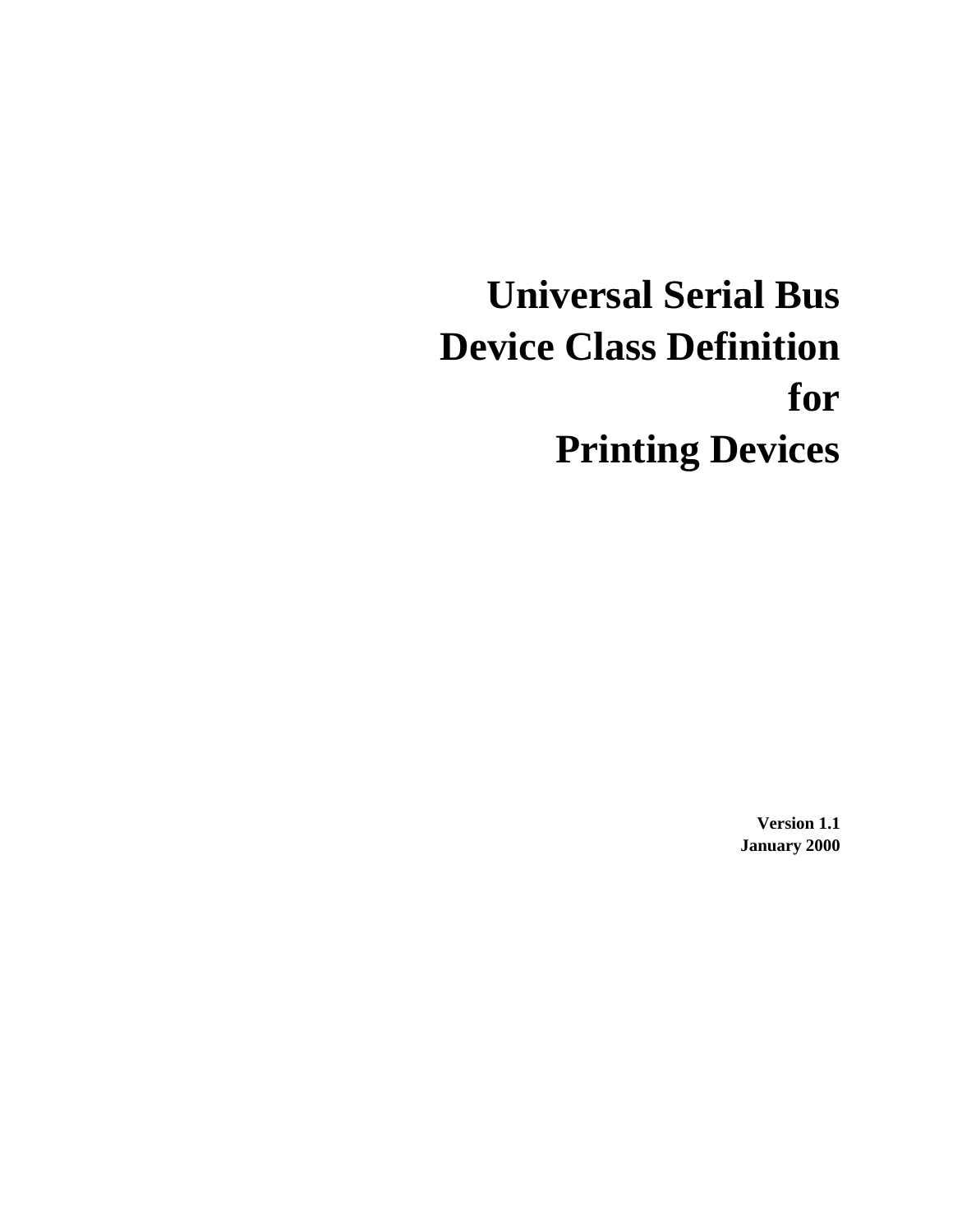## **Contributors**

Axiohn IPB Kevin Butler Kevin.Butler@axiohm.com Canon Sadahiko Sano sano@cse.canon.co.jp Canon Naoki Shimada shimada@cbs.canon.co.jp Canon Shigeru Ueda ueda@cpdc.cannon.co.jp Canon Bill Russell Bill\_russel@cissc.canon.com Hewlett Packard Jeanette Coffren Jeanette coffren@vcd.hp.com Hewlett Packard Todd Fischer todd\_fischer@hp.com Hewlett Packard Karen Van Der Veer Karenv@vcd.hp.com Hewlett Packard Paul Walrath Paul Walrath Paul\_walrath@hp.com Hewlett Packard Erik Kilk erik@vcd.hp.com Hitachi Richard W. Howell howellr@halsp.hitachi.com In-System Design David Luke luke@in-system.com In-System Design Eric Luttmann eric@in-system.com Lexmark Reed Owens Reed@Lexmark.com Lexmark C. T. Wolfe ctwolfe@Lexmark.com Lucent Technologies Kevin Lynch kilynch@lucent.com Microsoft John Fuller jfuller@microsoft.com Microsoft Kenneth Ray Kenneth Ray Kenray@microsoft.com Microsoft Thomas Nielsen Tomnie@microsoft.com Microsoft Joby Lafky Jobyl@microsoft.com MicTron Man Tam mtam@mictron.com Moore Computer Consultants John Keys johnk@mcci.com NCR Dale Lyons dale.lyons@atlantaga.ncr.com NEC Naofumi Ota ota <u>Ota Pr2.neec.fc.nec.co.jp</u> NEC Takeshi Shinjo snj@pr2.neec.fc.nec.co.jp Philips Sampath Suresh Suresh.s@blr.sc.philips.com Phoenix Technologies Ltd. Mehran Ramezani Mehran Ramezani@Phoenix.Com Seko-Epson Hideki Morozumi Morozumi.hideki@exc.epson.co.jp Smart Technology Enablers, Inc. David Lawrence Dlawrence@enablers.com Warp Nine Engineering Larry A. Stein Larry Lstein@fapo.com

Intel Sailesh Bissessur SAILESH\_X\_BISSESSUR@ccm.ch.intel.com

## **Technical Editor, version 1.0**

Phoenix Technologies Curtis Stevens, former Chair curtis\_stevens@phoenix.com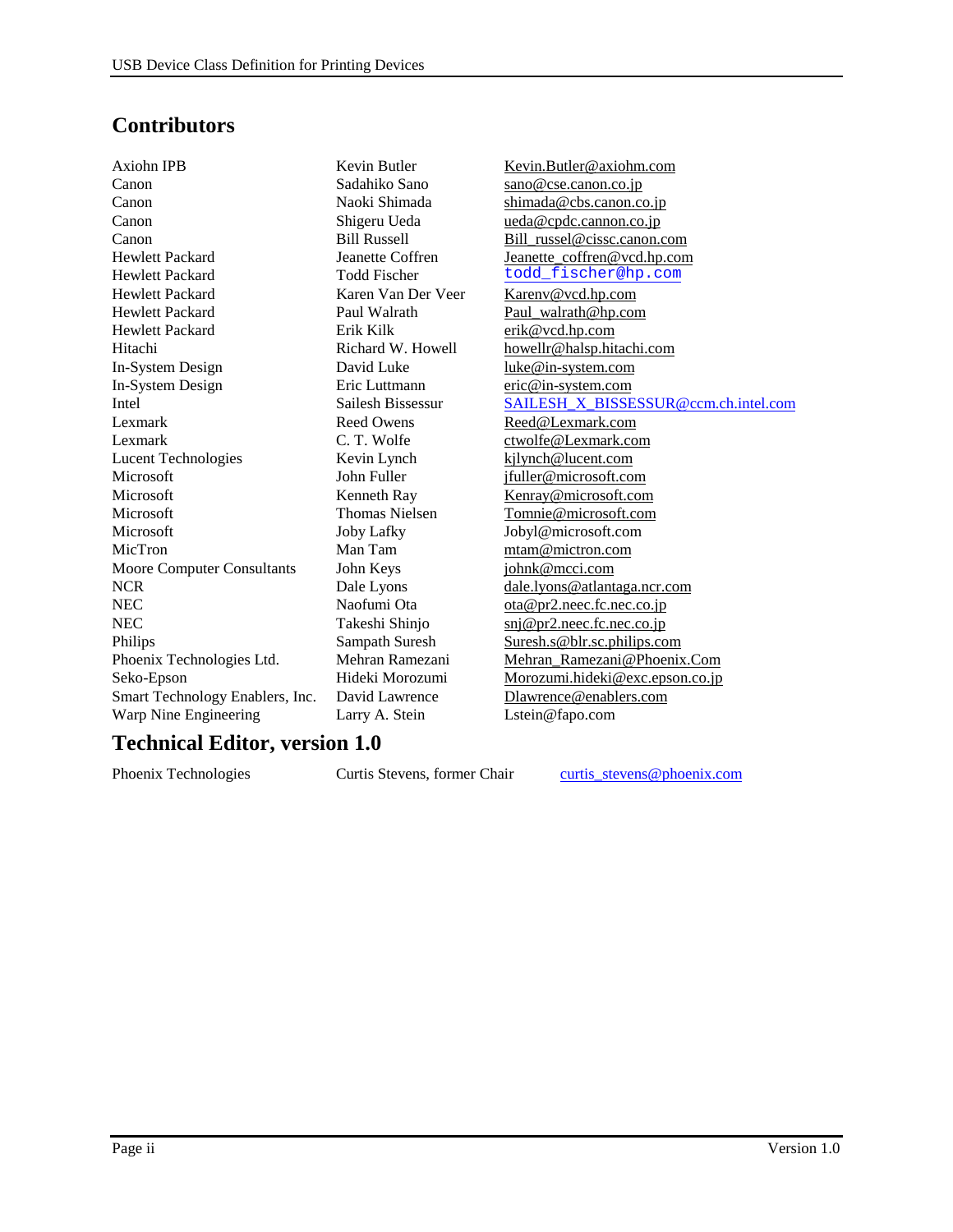**USB Communication Device Class Definition for Printer Devices Copyright © 1996 - 2000, USB Implementers Forum. All rights reserved.**

## **INTELLECTUAL PROPERTY DISCLAIMER**

**THIS SPECIFICATION IS PROVIDED "AS IS" WITH NO WARRANTIES WHATSOEVER INCLUDING ANY WARRANTY OF MERCHANTABILITY, FITNESS FOR ANY PARTICULAR PURPOSE, OR ANY WARRANTY OTHERWISE ARISING OUT OF ANY PROPOSAL, SPECIFICATION, OR SAMPLE.**

**A LICENSE IS HEREBY GRANTED TO REPRODUCE AND DISTRIBUTE THIS SPECIFICATION FOR INTERNAL USE ONLY. NO OTHER LICENSE, EXPRESS OR IMPLIED, BY ESTOPPEL OR OTHERWISE, TO ANY OTHER INTELLECTUAL PROPERTY RIGHTS IS GRANTED OR INTENDED HEREBY.**

**AUTHORS OF THIS SPECIFICATION DISCLAIM ALL LIABILITY, INCLUDING LIABILITY FOR INFRINGEMENT OF PROPRIETARY RIGHTS, RELATING TO IMPLEMENTATION OF INFORMATION IN THIS SPECIFICATION. AUTHORS OF THIS SPECIFICATION ALSO DO NOT WARRANT OR REPRESENT THAT SUCH IMPLEMENTATION(S) WILL NOT INFRINGE SUCH RIGHTS.**

All other product names are trademarks, registered trademarks, or servicemarks of their respective owners.

**Please send comments via electronic mail to usbdevice@mailbag.intel.com**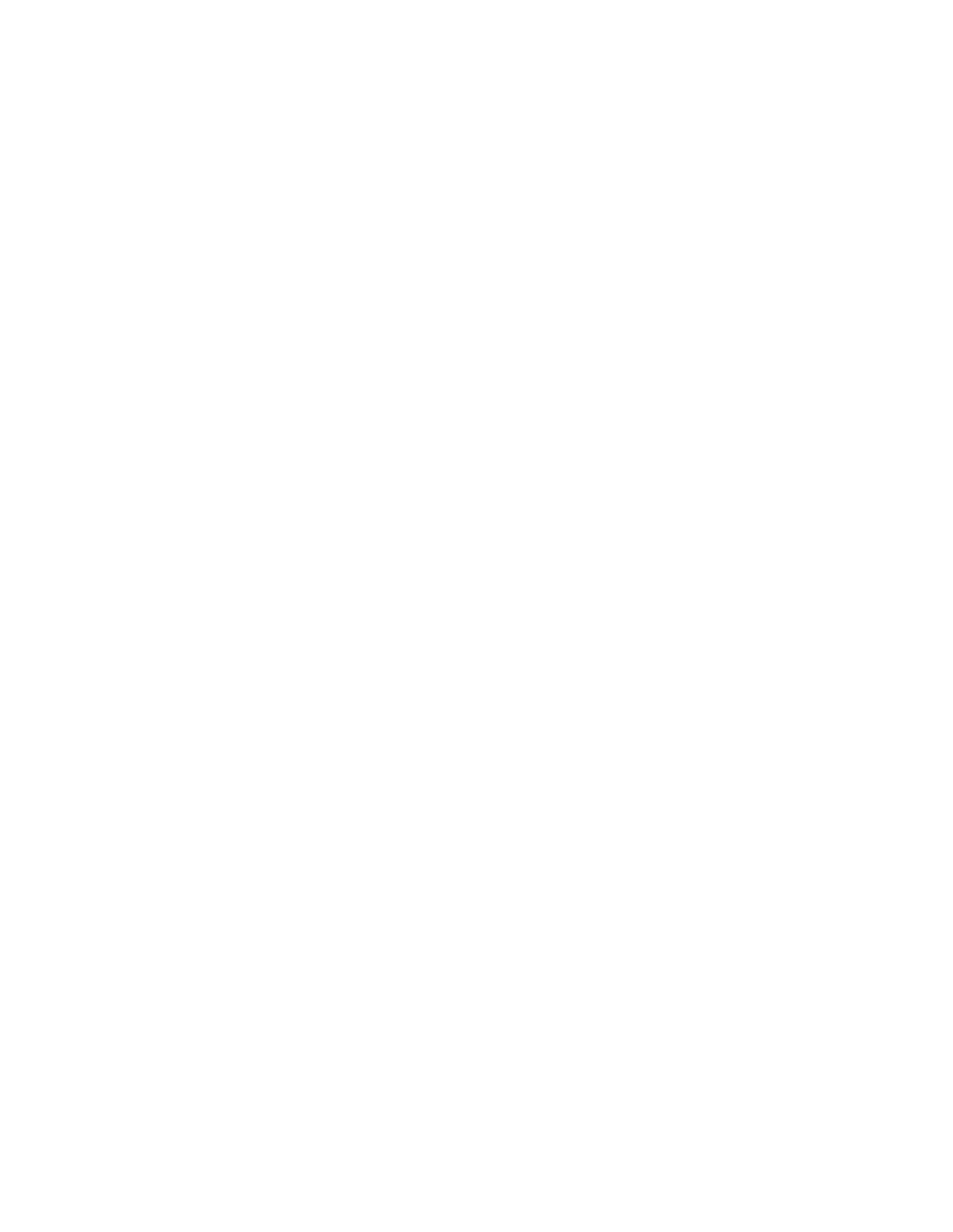## **Table of Contents**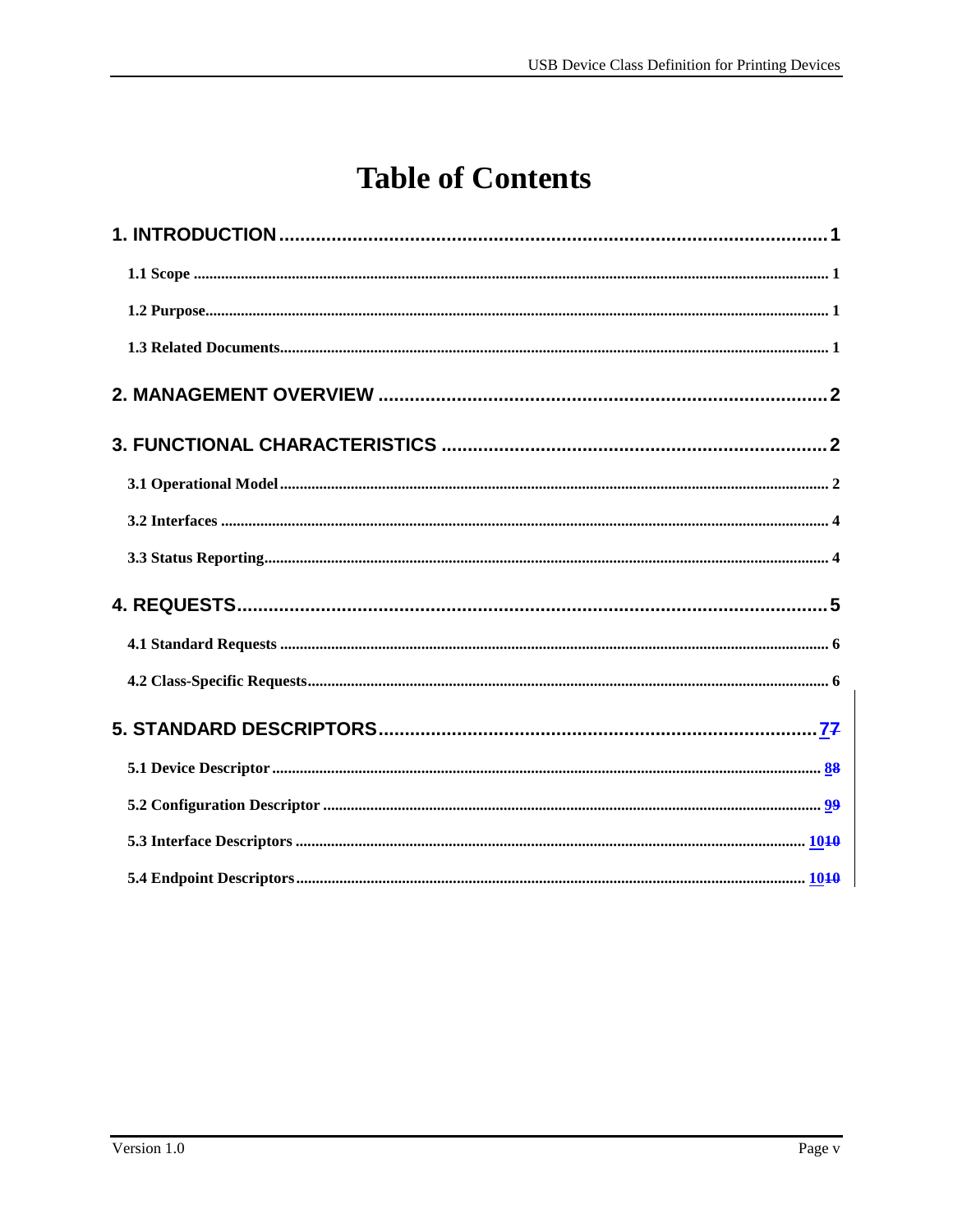## **List of Tables**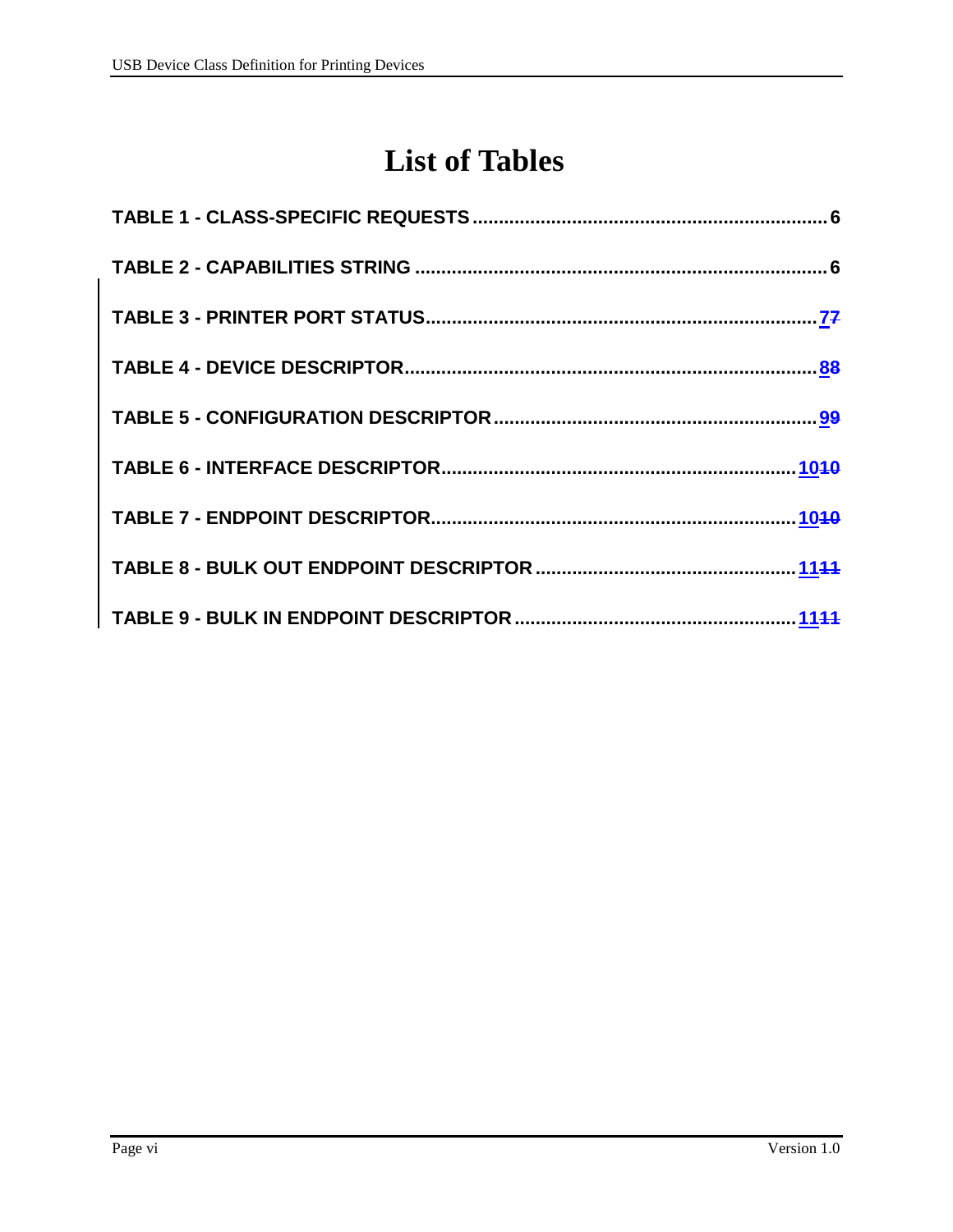## **1. Introduction**

The Universal Serial Bus (USB) is a communications architecture that gives a PC the ability to interconnect a variety of devices via a simple four-wire cable. One such device is the printer. Traditionally, printers have been interfaced using the following technologies:

- Unidirectional parallel port
- Bi-directional parallel port
- Serial port
- SCSI port
- Ethernet/LAN

There are other, more sophisticated printer interfaces, but the ones previously listed are the most popular. USB offers a much greater throughput capability than the serial port and is comparable in speed to the parallel port. This makes both parallel and serial printers good candidates for interfacing with USB.

#### **1.1 Scope**

This document fully describes the Printer Class of USB devices, including:

- The Printer Class subclass and protocol.
- Device, configuration, interface, and endpoint descriptors.
- The USB standard requests used by printer devices.
- The USB class-specific requests and responses used by printer devices.

#### **1.2 Purpose**

The purpose of this document is to describe configuration, interface, and endpoint descriptors as well as a communications protocol for operating system, BIOS, and peripheral designers implementing support for USB printers. These definitions allow an operating system designer to design a single software package to support a given class or subclass of device. These definitions also provide a framework for designing the peripherals in each class or subclass.

**Note** This specification does not define Page Description Languages (PDL) or Printer Control Protocols (PCP). This specification defines *interfaces* that are intended to support existing PDLs and PCPs.

#### **1.3 Related Documents**

The Printer Class defines an architecture for delivering existing printer-command sets to a USB printer. The following documents include relevant USB publications as well as some popular printer PDLs and PCPs:

- •
- *Universal Serial Bus Specification*, 1.0 revision 1.1 (also referred to as the *USB Specification*). In particular, see Chapter 9, "USB Device Framework." This specification is available on the World Wide Web site http://www.usb.org.
- *PostScript Language Reference Manual, Second Edition.* Addison-Wesley Publishing Company, Inc. ISBN: 0-201-18127-4.
- PCL / PJL Technical Reference Package. HP part number 5961-0937. Hewlett-Packard Company. 1-800- 227-8164 or http://www.hp.com.
	- Includes: PCL 5 Language Technical Reference Manual and Printer Job Language Technical Reference Manual
- IEEE 1284-1994 Standard Signaling Method for a Bidirectional Parallel Peripheral Interface for Personal Computers. This specification is available from the IEEE (www.ieee.org).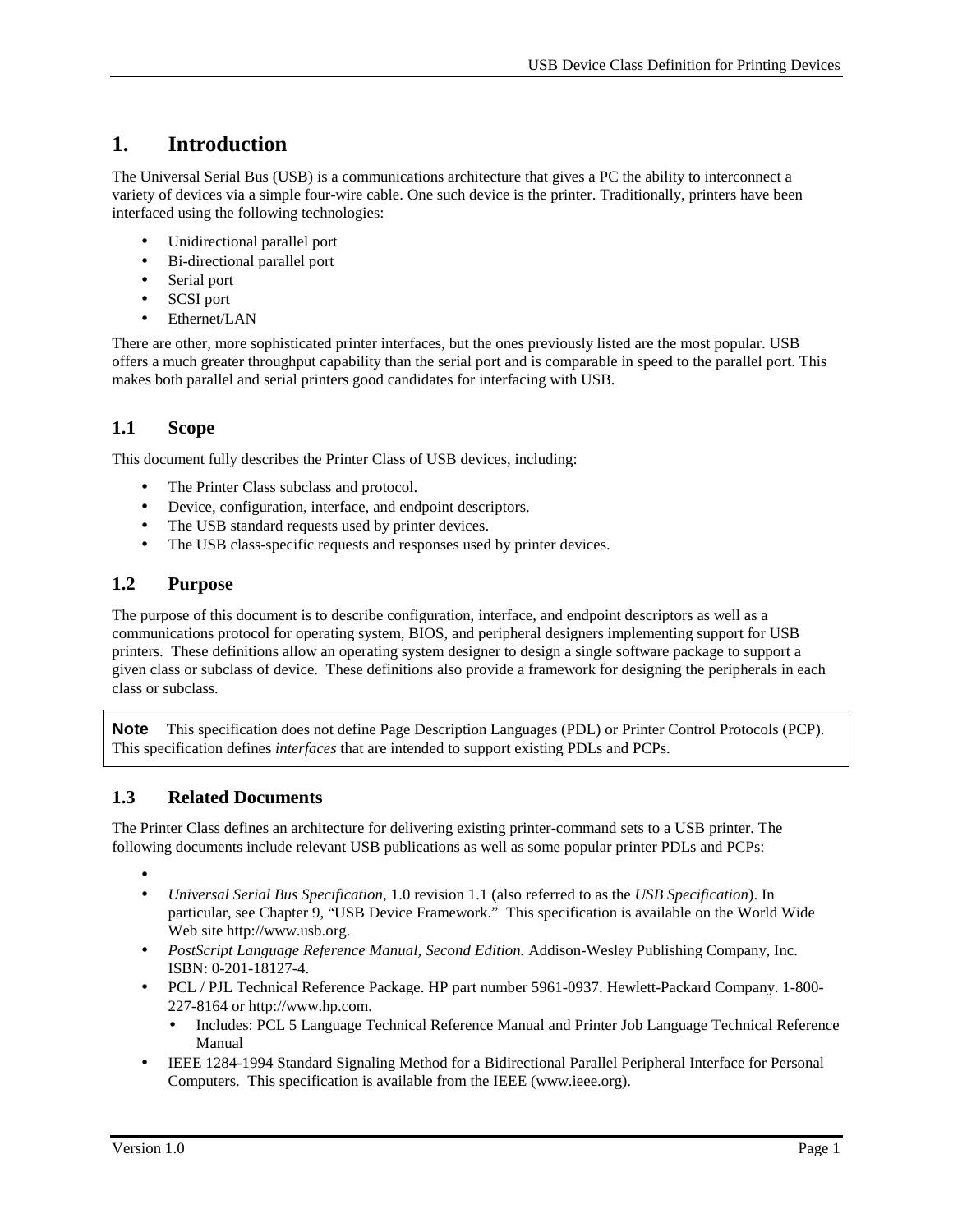IEEE P1284.4 Standard for Data delivery and logical channels for IEEE std. 1284 interfaces. This specification is available from the IEEE (www.ieee.org).

## **2. Management Overview**

Printing devices are unique because they convert a Page Description Language (PDL) into a human-readable printed page. Printers require a mechanism for sending these PDLs, in the form of data, to the printer; and a mechanism for returning status information from the printer. Conventional parallel printers use a bi-directional printer port to support these languages. USB uses a Bulk OUT endpoint to send the data to the printer, and a Bulk IN endpoint for status and other data received from the printer. The Bulk IN endpoint is sufficient for status data retrieval because in today's existing implementations, the parallel status information is retrieved via polling mechanisms in the host. Some PDLs allow the printer to return large amounts of data, such as font definitions. If the printer implements this capability, it returns the data on the same Bulk IN endpoint which is typically used for status.

Some examples of PDLs are *PostScript* and *Hewlett Packard Graphics Language (HPGL)*. Examples of Printer Control Protocols (PCP) are *Hewlett Packard PJL*, *IEEE 1284.1*, and *Microsoft Windows Printing System (WPS)*. The *USB Device Class Definition for Printing Devices* provides a mechanism for administering all of the previously listed capabilities.

USB printers report their capabilities via the class-specific command GET\_DEVICE\_ID which returns a device ID string that is compatible with IEEE-1284. This string lists all the PDLs and PCPs supported by the printer.

## **3. Functional Characteristics**

This section describes the functional characteristics of printers, including:

- The operational model
- **Interfaces**

#### **3.1 Operational Model**

Printers have two different types of commands: those that transfer data, and those that control the USB interface or printer interface. The host prints something on a printer by delivering data on the Bulk OUT endpoint. This data may take the form of *PostScript*, *HP PCL*, or any other PDL. This data may also be encapsulated in a PCP, such as *IEEE 1284.1*, or something that is vendor-specific. In addition, the data may also be simple text, or it may be a proprietary PDL. The printer can respond periodically on the Bulk IN endpoint with status regarding the data it is receiving, or because of an asynchronous event. A typical printed page takes the following sequence: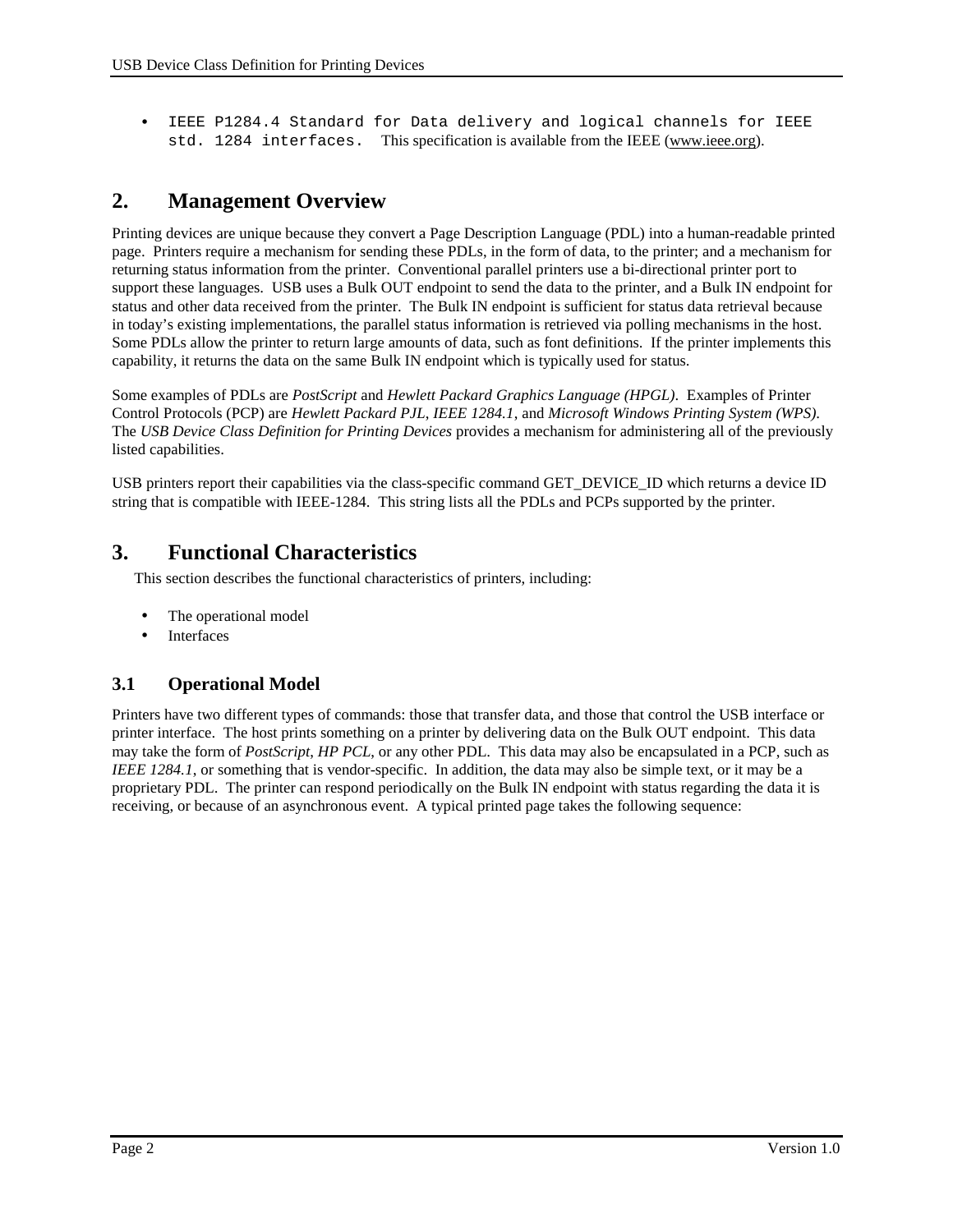

*Figure 1 Printing a Page*

The PDL data is sent to the device on the Bulk OUT pipe. If the device uses a PCP, then the PDL is encapsulated in the PCP; the Bulk IN pipe is used for any responses, such as errors and printer status as defined in the PCP. For a unidirectional interface, the status is retrieved by issuing a GET\_PORT\_STATUS on the default pipe, and the status is returned on the default pipe.

The second type of command controls the USB interface. These commands include the standard requests, such as GET\_DESCRIPTOR and SET\_CONFIGURATION. These requests are described in Chapter 9, "USB Device Framework," in the *Universal Serial Bus Specification*. Printer-specific commands, such as SOFT\_RESET or GET\_PORT\_STATUS, are included as well. The following diagram shows a control command sequence of a typical interface:

*Figure 2 Interface Control Command*



Commands sent on the default pipe report information back to the host on the default pipe. If an error occurs, they generate a standard USB error status. This applies to all class-specific requests in addition to the general requests described in Chapter 9, "USB Device Framework," in the *Universal Serial Bus Specification*.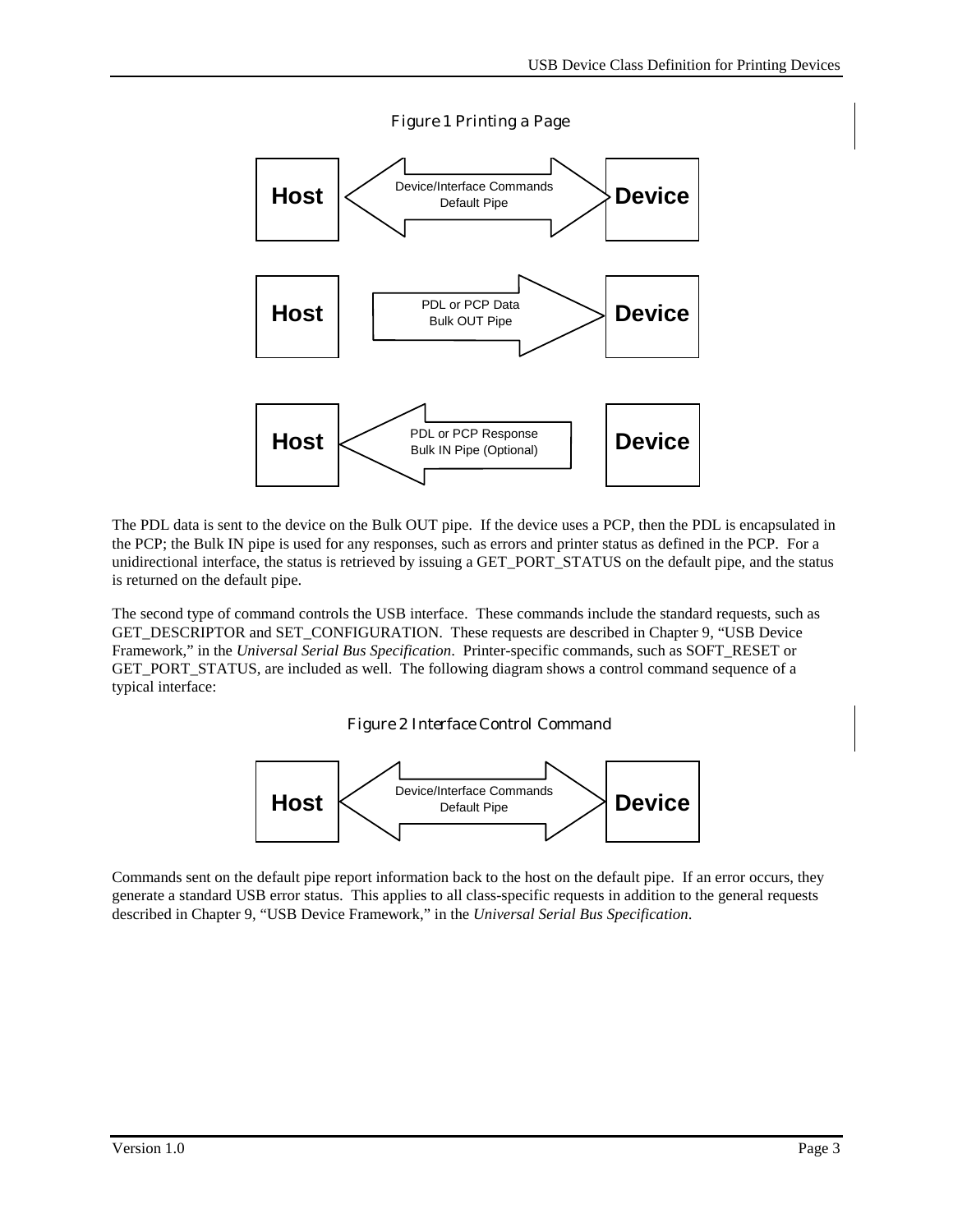#### **3.2 Interfaces**

Printers support three possible interfaces, but only one can be enabled at any given time. The interfaces are defined as follows:

- Unidirectional Interface. The unidirectional interface supports only the sending of data to the printer via a Bulk OUT endpoint. Status data that is compatible with a standard PC parallel port is retrieved via the class-specific command GET\_PORT\_STATUS over the default pipe. For more information about status data, see Section 4.2.2, "GET\_PORT\_STATUS."
- Bi-directional Interface. The bi-directional interface supports sending data to the printer via a Bulk OUT endpoint, and receiving status and other information from the printer via a Bulk IN endpoint. Status data that is compatible with a standard PC parallel port is also available when this interface is in use via the GET\_PORT\_STATUS class-specific command over the default pipe. For more information about status data, see Section 4.2.2, "GET\_PORT\_STATUS."
- IEEE 1284.4 compatible Bi-directional Interface. The 1284.4 interface supports sending data to the printer via a Bulk OUT endpoint, and receiving status and other information from the printer via a Bulk IN endpoint, just as the bi-directional interface does. The 1284.4 interface additionally specifies that data will be transmitted to and from the device using the 1284.4 protocol. The 1284.4 protocol is defined by the " IEEE P1284.4 Standard for Data delivery and logical channels for IEEE std. 1284 interfaces, version 1.0." This specification is pending final approval.

This specification is intended only for the definition of USB Printer devices using 1284.4 for communications. The definition of multi-function devices using 1284.4 for communications is outside the scope of this specification.

One of these interfaces shall be supported. If multiple printer interfaces are supported, they shall be implemented as alternate interfaces. The Protocol field in the interface descriptor informs the host of the interface type: 01 is the unidirectional interface, 02 is the bi-directional interface. and 03 is the 1284.4 interface.

#### **3.3 Status Reporting**

USB printers have several ways of reporting status information; the host selects the method of status retrieval based on the type of status desired.

#### **3.3.1 Compatibility with a Centronics Parallel Port**

The GET\_PORT\_STATUS class-specific command returns 1 byte of information that is compatible with the standard PC parallel port, as described in Section 4.2.2 "GET\_PORT\_STATUS."

#### **3.3.2 Printer Capabilities**

The GET\_DEVICE\_ID command returns a variable-length string that describes the printer. The capabilities include PDLs, such as *PostScript* or *HPGL*, and manufacturer ID strings. Host software reads this string to determine the supported PCPs.

#### **3.3.3 Protocol-Specific Status**

PCPs support extensive methods of status reporting. Status information for PCPs is returned on the Bulk IN endpoint.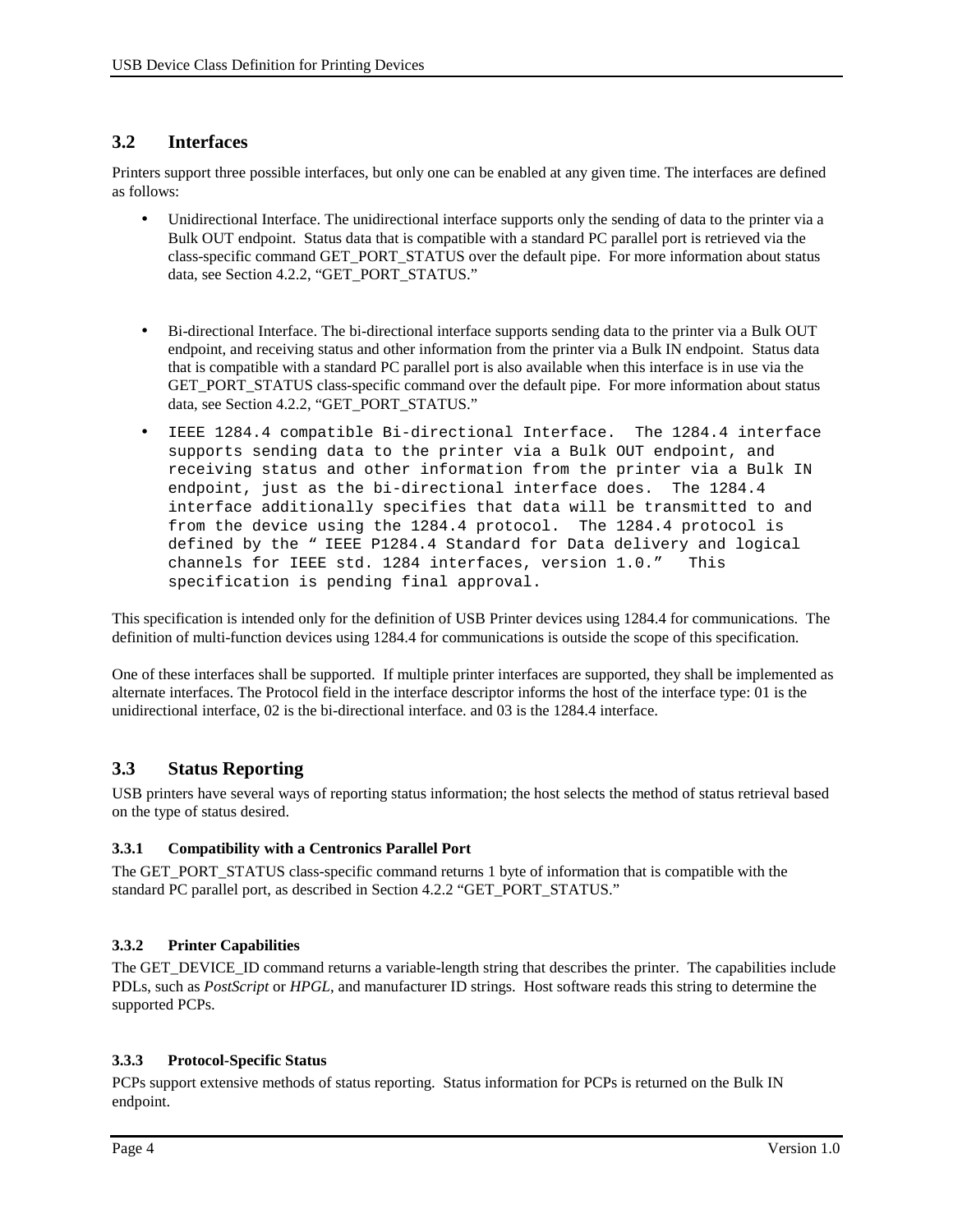## **4. Requests**

A printer can respond to two different types of requests:

- Standard USB device requests, which perform general functions for supporting the bus and bus-related functions.
- Class-specific requests, which cause the device to transfer command data to or from the host.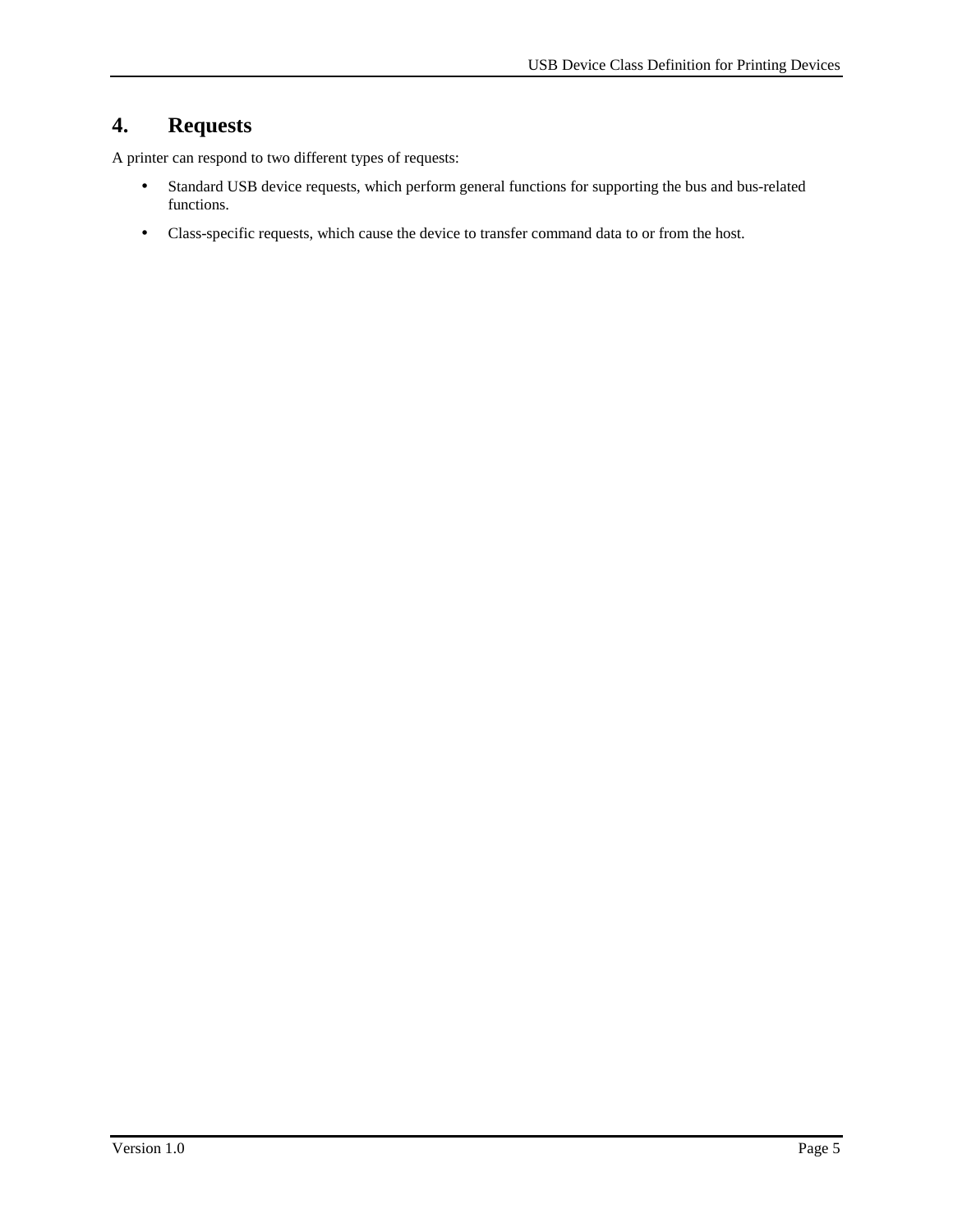#### **4.1 Standard Requests**

A printer device supports all of the standard device requests described in Chapter 9, "USB Device Framework," of the *Universal Serial Bus Specification*:

- Clear Feature
- Get Configuration
- Get Descriptor
- Get Interface
- Get Status
- Set Address
- Set Configuration
- Set Descriptor (optional)
- Set Interface
- **Set Feature**

#### **4.2 Class-Specific Requests**

Printers support a variety of class-specific requests. The following table is a comprehensive list of all the classspecific requests supported by printers:

| Label                  | bmRequestType | bRequest | wValue       | windex                              | wLength           | Data                     |
|------------------------|---------------|----------|--------------|-------------------------------------|-------------------|--------------------------|
| GET_DEVICE_ID          | 10100001B     | 0        | Config Index | Interface &<br>Alternate<br>Setting | Maximum<br>Length | 1284 Device ID<br>String |
| <b>GET_PORT_STATUS</b> | 10100001B     |          | Zero         | Interface                           |                   | <b>BYTE</b>              |
| <b>SOFT RESET</b>      | 00100001B     | 2        | Zero         | Interface                           | Zero              | [None]                   |

**Table 1 - Class-Specific Requests**

#### **4.2.1 GET\_DEVICE\_ID** (**bRequest = 0**)

This class-specific request returns a device ID string that is compatible with IEEE 1284. See IEEE 1284 for syntax and formatting information. A printer with multiple configurations, interfaces, or alternate settings may contain multiple IEEE 1284 device ID strings. The wValue field is used to specify a zero-based configuration index. The high-byte of the wIndex field is used to specify the zero-based interface index. The low-byte of the wIndex field is used to specify the zero-based alternate setting. The device ID string is returned in the following format:

| Offset | $\mathsf{Type}$ | <b>Description</b>                                                                            |  |  |  |
|--------|-----------------|-----------------------------------------------------------------------------------------------|--|--|--|
| 0…n-1  | Data            | IEEE 1284 device ID string (including length in the first two bytes in big endian<br>format). |  |  |  |

**Table 2 - Capabilities String**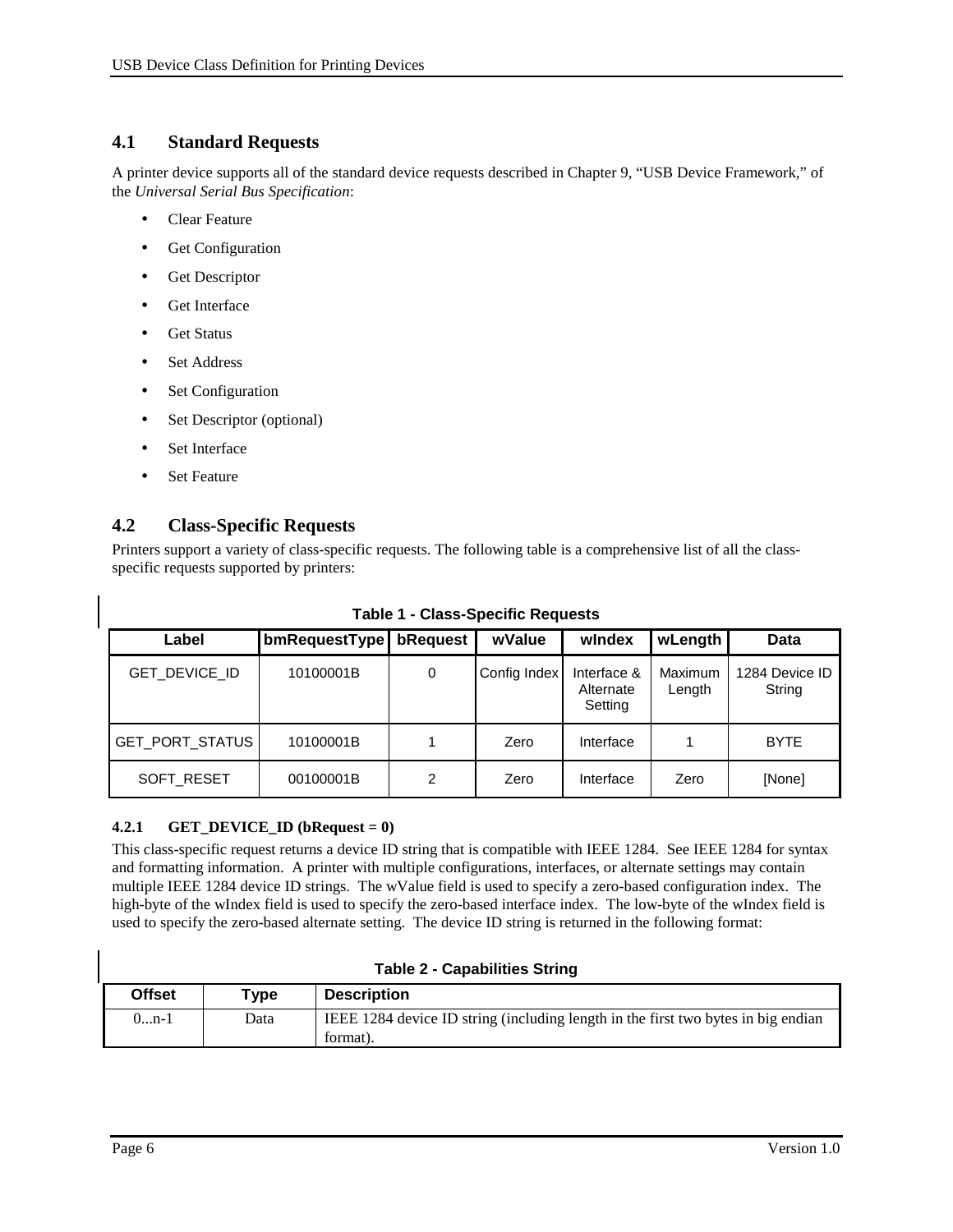#### **4.2.2 GET\_PORT\_STATUS (bRequest = 1)**

This class-specific request returns the printer's current status, in a format which is compatible with the status register of a standard PC parallel port. The following table defines the data returned.

**Note** Some USB printers may not always be able to determine this information. In this case, they should return benign status of "Paper Not Empty," "Selected," and "No Error."

| <b>Table 3 - Printer Port Status</b> |  |  |  |  |
|--------------------------------------|--|--|--|--|
|--------------------------------------|--|--|--|--|

|          | ັ              |        |           |          |  |
|----------|----------------|--------|-----------|----------|--|
| Reserved | Paper<br>Empty | Select | Not Error | Reserved |  |

| Bit(s)      | Field          | <b>Description</b>                                                     |  |  |  |
|-------------|----------------|------------------------------------------------------------------------|--|--|--|
| 7.6         | Reserved       | Reserved for future use; device shall return these bits reset to zero. |  |  |  |
| 5           | Paper<br>Empty | $1 =$ Paper Empty, $0 =$ Paper Not Empty                               |  |  |  |
| 4           | Select         | $0 = Not Selected$<br>$1 =$ Selected.                                  |  |  |  |
| 3           | Not Error      | $1 = No Error$ .<br>$0 = Error$                                        |  |  |  |
| $2 \dots 0$ | Reserved       | Reserved for future use; device shall return these bits reset to zero. |  |  |  |

#### **4.2.3 SOFT\_RESET (bRequest = 2)**

This class-specific request flushes all buffers and resets the Bulk OUT and Bulk IN pipes to their default states. This request clears all stall conditions. This reset does NOT change the USB addressing or USB configuration.

Note: Version 1.0 of the specification incorrectly stated that the bmReqestType for SOFT\_RESET was 00100011B. Version 1.1 Host software implementers should be prepared for USB printers that expect this request code, and version 1.1 device implementers should be prepared for host software that issues this request code.

### **5. Standard Descriptors**

Printer Class devices support the following standard USB descriptors: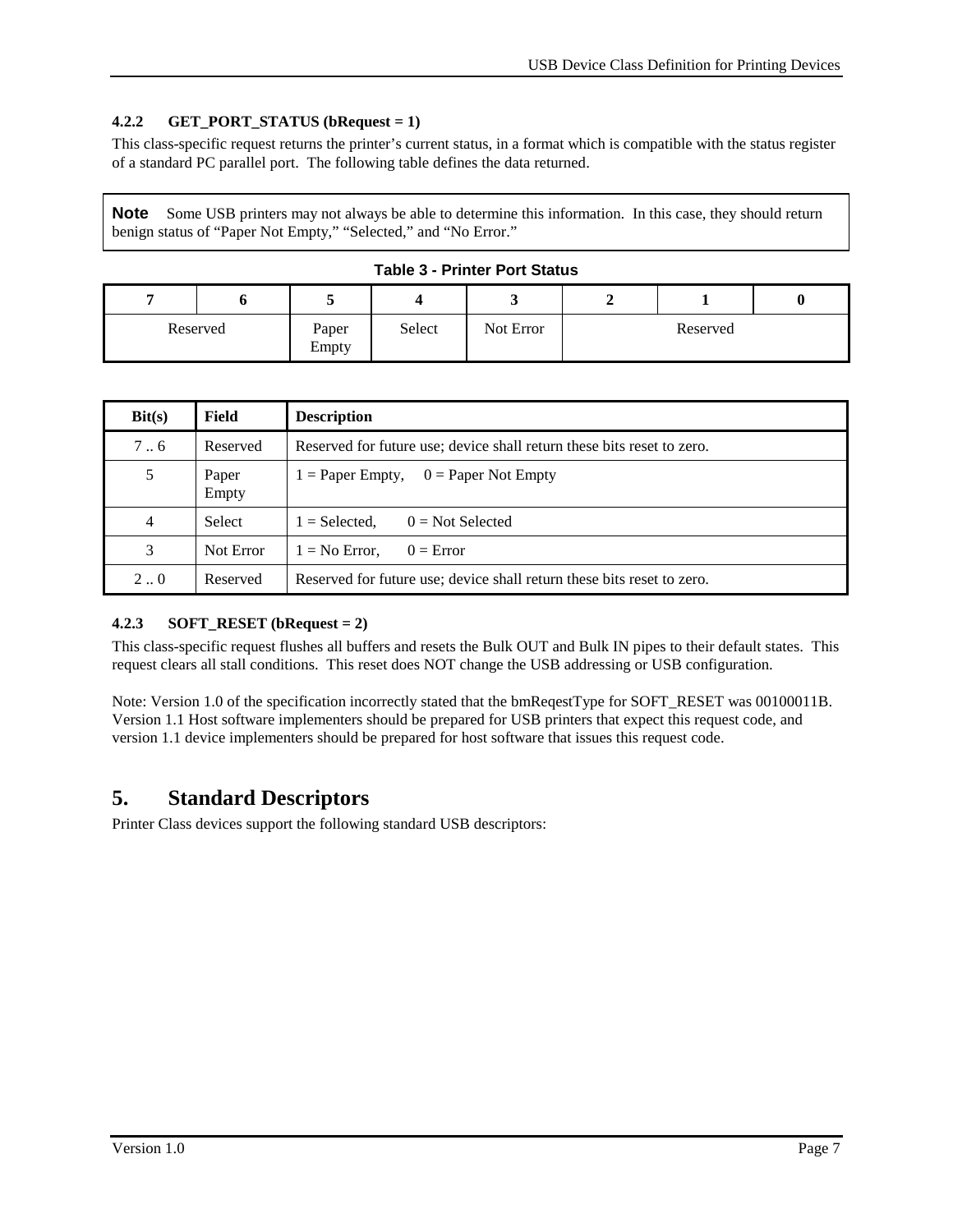- **Device**. Each printer has one device descriptor.
- **Configuration**. Each device has one default configuration descriptor which supports at least one interface.
- **Interface**. A printer device has a single data interface with possible alternates.
- **Endpoint**. A printer device supports the following endpoints:
	- Bulk OUT endpoint. Used for transfer of PDL/PCP data.
	- Optional Bulk IN endpoint. Provides status and other return information.

Printers have no class-specific descriptors.

The rest of this section describes the standard USB device, configuration, interface, and endpoint descriptors for printer devices. For information about other standard descriptors, see Chapter 9, "USB Device Framework," of the *Universal Serial Bus Specification*.

#### **5.1 Device Descriptor**

There is only one device descriptor for each USB device. This descriptor contains the definitions of the device class and the device subclass, among other following device descriptor information:

| <b>Offset</b>  | <b>Field</b>         | <b>Size</b> | Value | <b>Description</b>                                                              |
|----------------|----------------------|-------------|-------|---------------------------------------------------------------------------------|
| 0              | bLength              | <b>Byte</b> | 12h   | Size of this descriptor, in bytes.                                              |
| 1              | bDescriptorType      | <b>Byte</b> | 01h   | DEVICE descriptor type.                                                         |
| $\overline{2}$ | bcdUSB               | Word        | ????h | USB Specification Release Number, in Binary-Coded<br>Decimal (BCD).             |
| 4              | bDeviceClass         | <b>Byte</b> | 00h   | See Section 5.3, "Interface Descriptors."                                       |
| 5              | bDeviceSubClass      | <b>Byte</b> | 00h   | See Section 5.3, "Interface Descriptors."                                       |
| 6              | bDeviceProtocol      | <b>Byte</b> | 00h   | See Section 5.3, "Interface Descriptors."                                       |
| $\overline{7}$ | wMaxPacketSize0      | <b>Byte</b> | ??h   | Maximum packet size for endpoint 0.                                             |
| 8              | idVendor             | Word        | ????h | Vendor ID (assigned by the USB).                                                |
| 9              | idProduct            | Word        | ????h | Product ID (assigned by the manufacturer).                                      |
| 10             | bcdDevice            | Word        | ????h | Device release number, in BCD.                                                  |
| 14             | iManufacturer        | <b>Byte</b> | ??h   | Index of string descriptor describing manufacturer.                             |
| 15             | iProduct             | <b>Byte</b> | ??h   | Index of string descriptor describing this product.                             |
| 16             | <b>iSerialNumber</b> | <b>Byte</b> | ??h   | Index of string descriptor describing the device's serial<br>number.            |
| 17             | bNumConfigurations   | <b>Byte</b> | ??h   | Number of possible configurations. There must be at<br>least one configuration. |

**Table 4 - Device Descriptor**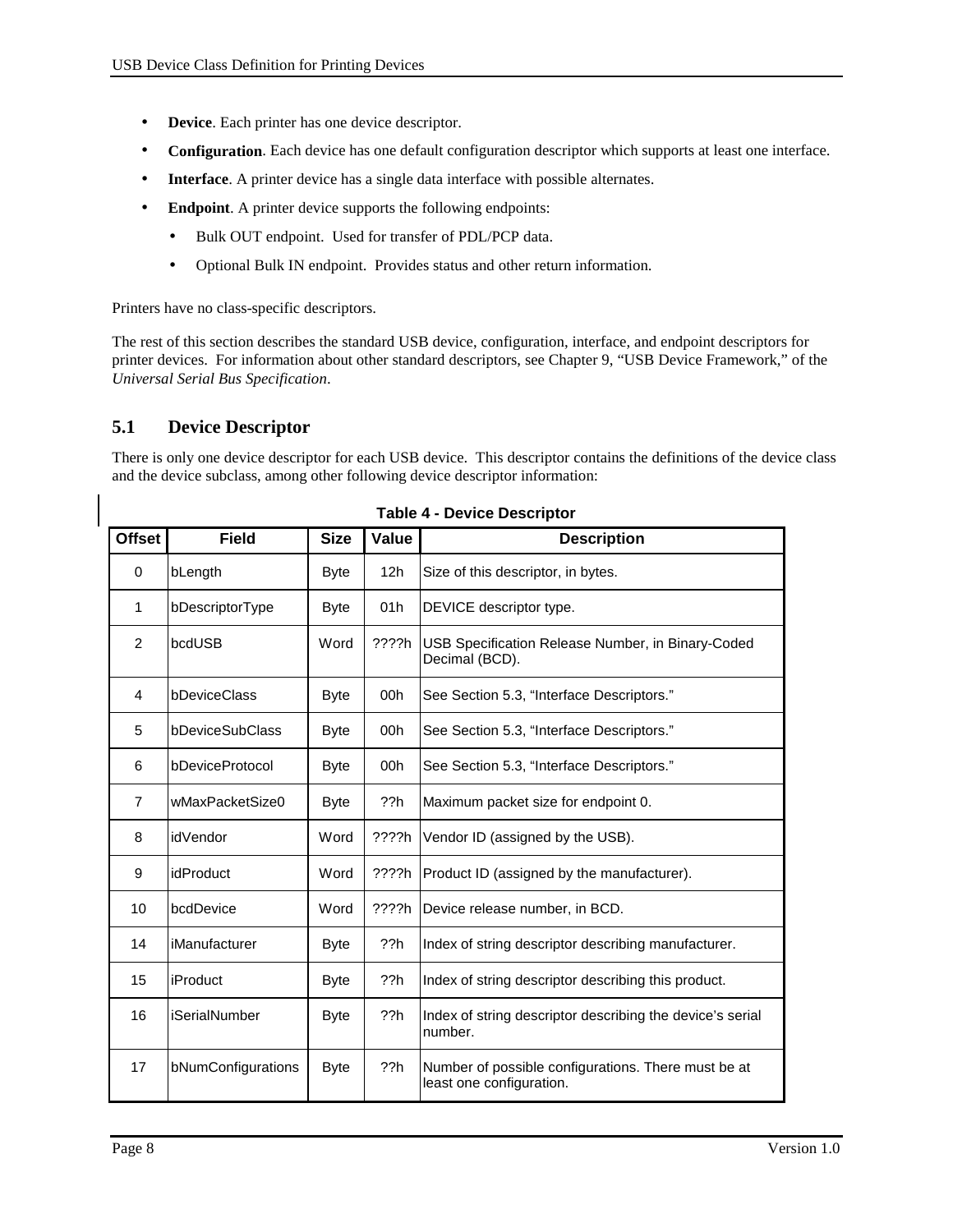## **5.2 Configuration Descriptor**

A printer has one default configuration descriptor. This descriptor has one interface, called the Data interface, which has one or two endpoints: Bulk OUT, and the optional Bulk IN.

| <b>Offset</b>  | <b>Field</b>        | <b>Size</b> | Value    | <b>Description</b>                                                                                                                                                                                                                                                |  |
|----------------|---------------------|-------------|----------|-------------------------------------------------------------------------------------------------------------------------------------------------------------------------------------------------------------------------------------------------------------------|--|
| 0              | bLength             | <b>Byte</b> | 09h      | Size of this descriptor, in bytes.                                                                                                                                                                                                                                |  |
| 1              | bDescriptorType     | <b>Byte</b> | 02h      | CONFIGURATION descriptor type.                                                                                                                                                                                                                                    |  |
| $\overline{2}$ | bTotalLength        | Word        | $??\%$ h | Number of bytes in this configuration. This includes the<br>configuration descriptor plus all of the interface and<br>endpoint descriptors.                                                                                                                       |  |
| 4              | bNumInterfaces      | <b>Byte</b> | ??h      | Printers have at least one interface.                                                                                                                                                                                                                             |  |
| 5              | bConfigurationValue | <b>Byte</b> | 01h      | Value used as an argument to the SetConfiguration()<br>request to select this configuration.                                                                                                                                                                      |  |
| 6              | iConfiguration      | <b>Byte</b> | ??h      | Index of string descriptor describing this configuration.                                                                                                                                                                                                         |  |
| $\overline{7}$ | bmAttributes        | <b>Byte</b> | ??h      | Configuration characteristics:<br>Description<br><u>Bit</u><br>7<br>Reserved (set to one).<br>Self-powered.<br>6<br>Remote wakeup.<br>5<br>$4 - 0$<br>Reserved, set to 0.<br>Printers are usually self-powered, but may be both self-<br>powered and bus-powered. |  |
| 8              | MaxPower            | <b>Byte</b> | ??h      | Maximum power consumption of this configuration.                                                                                                                                                                                                                  |  |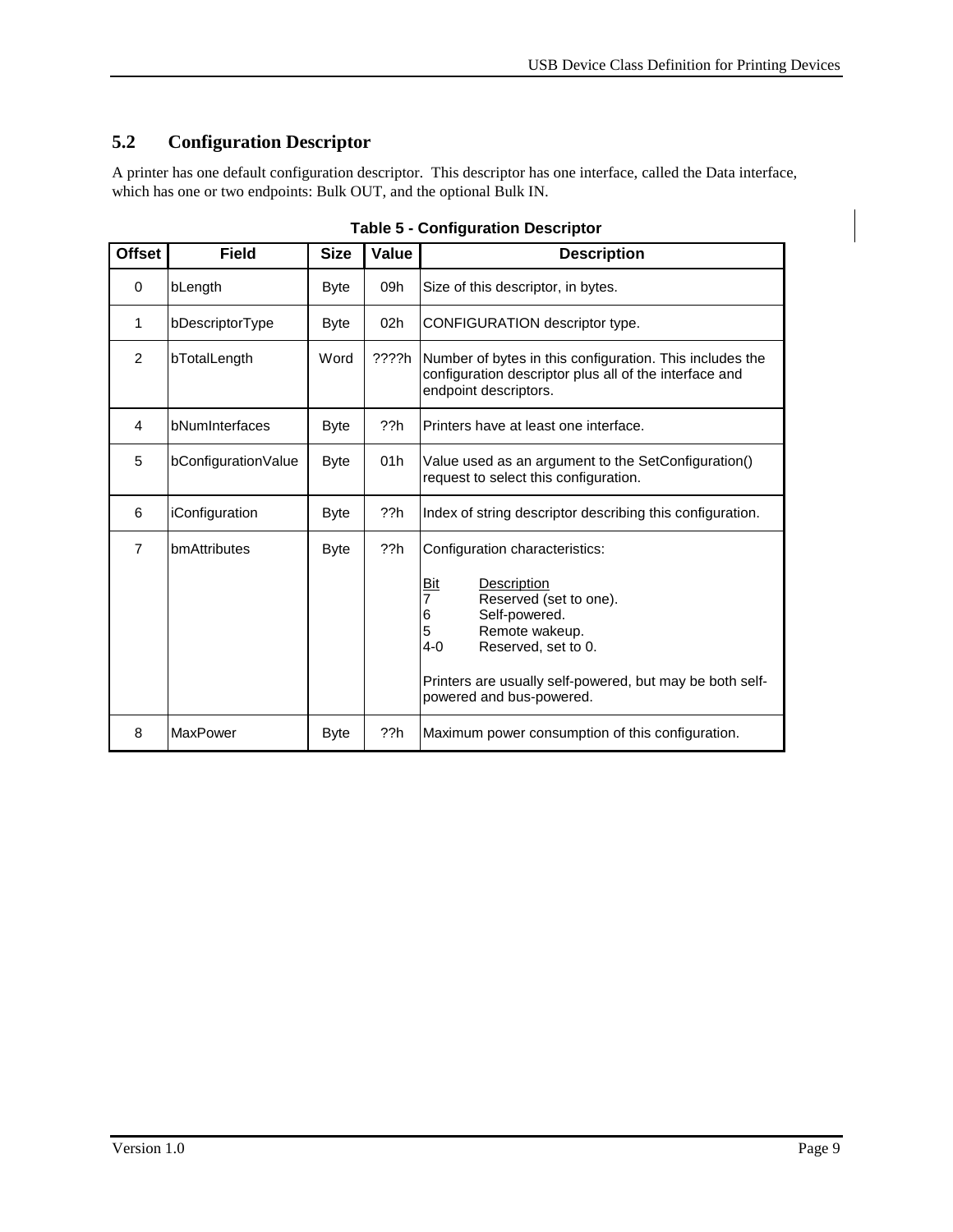## **5.3 Interface Descriptors**

All printers support a Data interface for transferring data to and/or from the device:

| <b>Offset</b>  | <b>Field</b>              | <b>Size</b> | Value | <b>Description</b>                                                                                                                                                                                                                                                                                         |  |
|----------------|---------------------------|-------------|-------|------------------------------------------------------------------------------------------------------------------------------------------------------------------------------------------------------------------------------------------------------------------------------------------------------------|--|
| 0              | bLength                   | <b>Byte</b> | 09h   | Size of this descriptor, in bytes.                                                                                                                                                                                                                                                                         |  |
| 1              | bDescriptorType           | <b>Byte</b> | 04h   | INTERFACE descriptor type.                                                                                                                                                                                                                                                                                 |  |
| $\overline{2}$ | bInterfaceNumber          | <b>Byte</b> | 00h   | Zero-based value identifying the number of this interface.                                                                                                                                                                                                                                                 |  |
| 3              | bAlternateSetting         | <b>Byte</b> | ??h   | Value used to select an alternate interface.                                                                                                                                                                                                                                                               |  |
| 4              | bNumEndpoints             | <b>Byte</b> | ??h   | Number of endpoints used by this descriptor. This is 01h.<br>or 02h for printers                                                                                                                                                                                                                           |  |
| 5              | bInterfaceClass           | <b>Byte</b> | 07h   | Base class for printers.                                                                                                                                                                                                                                                                                   |  |
| 6              | <i>ilnterfaceSubClass</i> | <b>Byte</b> | 01h   | The subclass codes for Printer devices are:                                                                                                                                                                                                                                                                |  |
|                |                           |             |       | <b>Printers</b><br>01                                                                                                                                                                                                                                                                                      |  |
| $\overline{7}$ | bInterfaceProtocol        | <b>Byte</b> | ??h   | Printer Interface Type:<br>$00\,$<br>Reserved, undefined.<br>01<br>Unidirectional interface.<br>02<br>Bi-directional interface.<br>03<br>1284.4 compatible bi-directional interface.<br>04-FEh Reserved for future use.<br><b>FFh</b><br>Vendor-specific printers do not use class-<br>specific protocols. |  |
| 8              | iInterface                | <b>Byte</b> | ??h   | Index to string that describes this interface.                                                                                                                                                                                                                                                             |  |

#### **Table 6 - Interface Descriptor**

#### **5.4 Endpoint Descriptors**

Printers support one or two endpoints. In addition to the Default endpoint, printers are required to support the Bulk OUT endpoint, or both the Bulk OUT and the Bulk IN endpoints.

|  |  |  | <b>Table 7 - Endpoint Descriptor</b> |
|--|--|--|--------------------------------------|
|--|--|--|--------------------------------------|

| <b>Attributes</b> | <b>IN/OUT</b> | Type      | <b>Description</b> |
|-------------------|---------------|-----------|--------------------|
| <b>Bulk OUT</b>   | OUT           | Mandatory | Bulk OUT endpoint. |
| <b>Bulk IN</b>    | IN            | Optional  | Bulk IN endpoint.  |